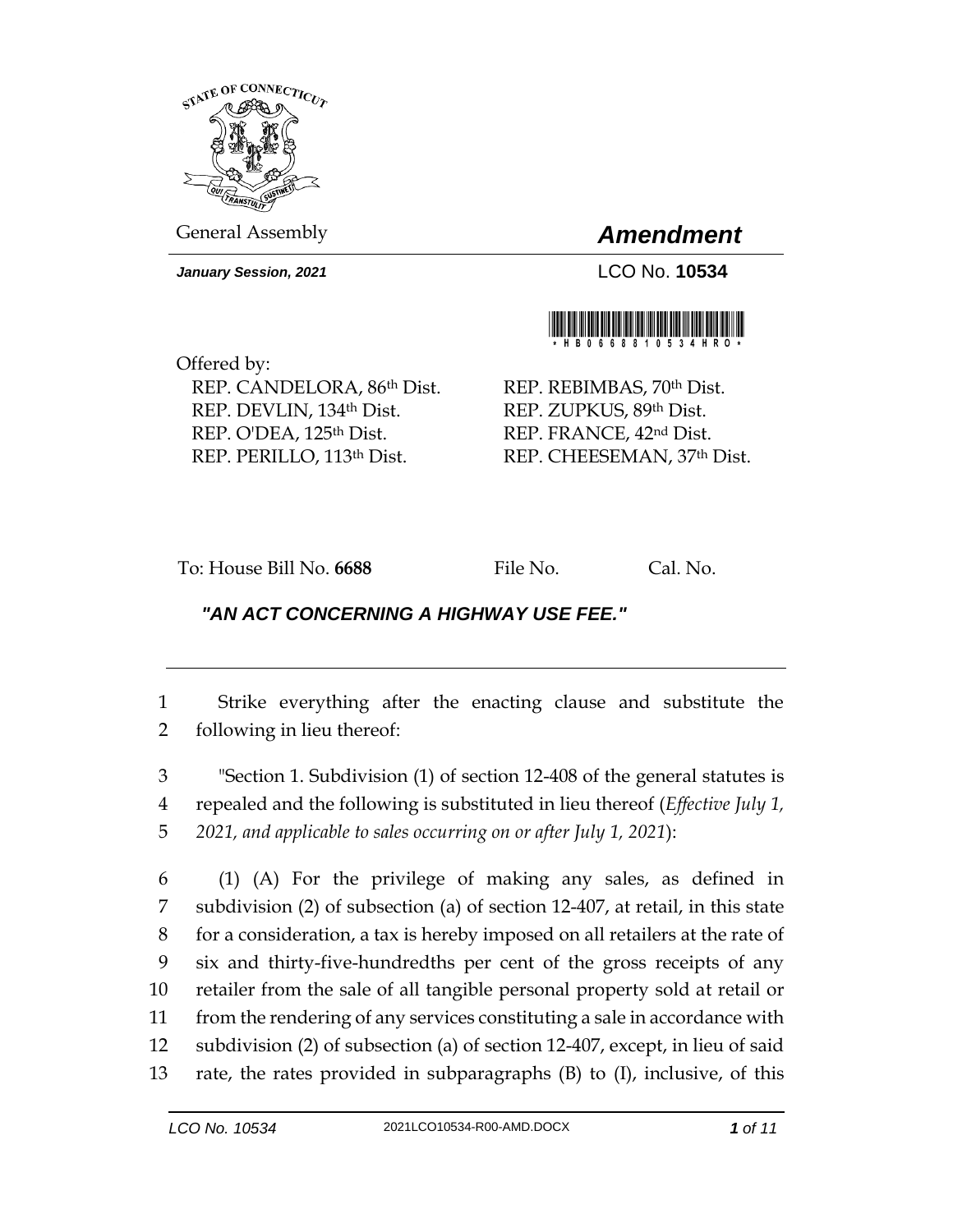## subdivision;

 (B) (i) At a rate of fifteen per cent with respect to each transfer of occupancy, from the total amount of rent received by a hotel or lodging house for the first period not exceeding thirty consecutive calendar days;

 (ii) At a rate of eleven per cent with respect to each transfer of occupancy, from the total amount of rent received by a bed and breakfast establishment for the first period not exceeding thirty consecutive calendar days;

 (C) With respect to the sale of a motor vehicle to any individual who is a member of the armed forces of the United States and is on full-time active duty in Connecticut and who is considered, under 50 App USC 574, a resident of another state, or to any such individual and the spouse thereof, at a rate of four and one-half per cent of the gross receipts of any retailer from such sales, provided such retailer requires and maintains a declaration by such individual, prescribed as to form by the commissioner and bearing notice to the effect that false statements made in such declaration are punishable, or other evidence, satisfactory to the commissioner, concerning the purchaser's state of residence under 50 App USC 574;

 (D) (i) With respect to the sales of computer and data processing services occurring on or after July 1, 2001, at the rate of one per cent, and (ii) with respect to sales of Internet access services, on and after July 1, 2001, such services shall be exempt from such tax;

 (E) (i) With respect to the sales of labor that is otherwise taxable under subparagraph (C) or (G) of subdivision (2) of subsection (a) of section 12-407 on existing vessels and repair or maintenance services on vessels occurring on and after July 1, 1999, such services shall be exempt from such tax;

 (ii) With respect to the sale of a vessel, a motor for a vessel or a trailer used for transporting a vessel, at the rate of two and ninety-nine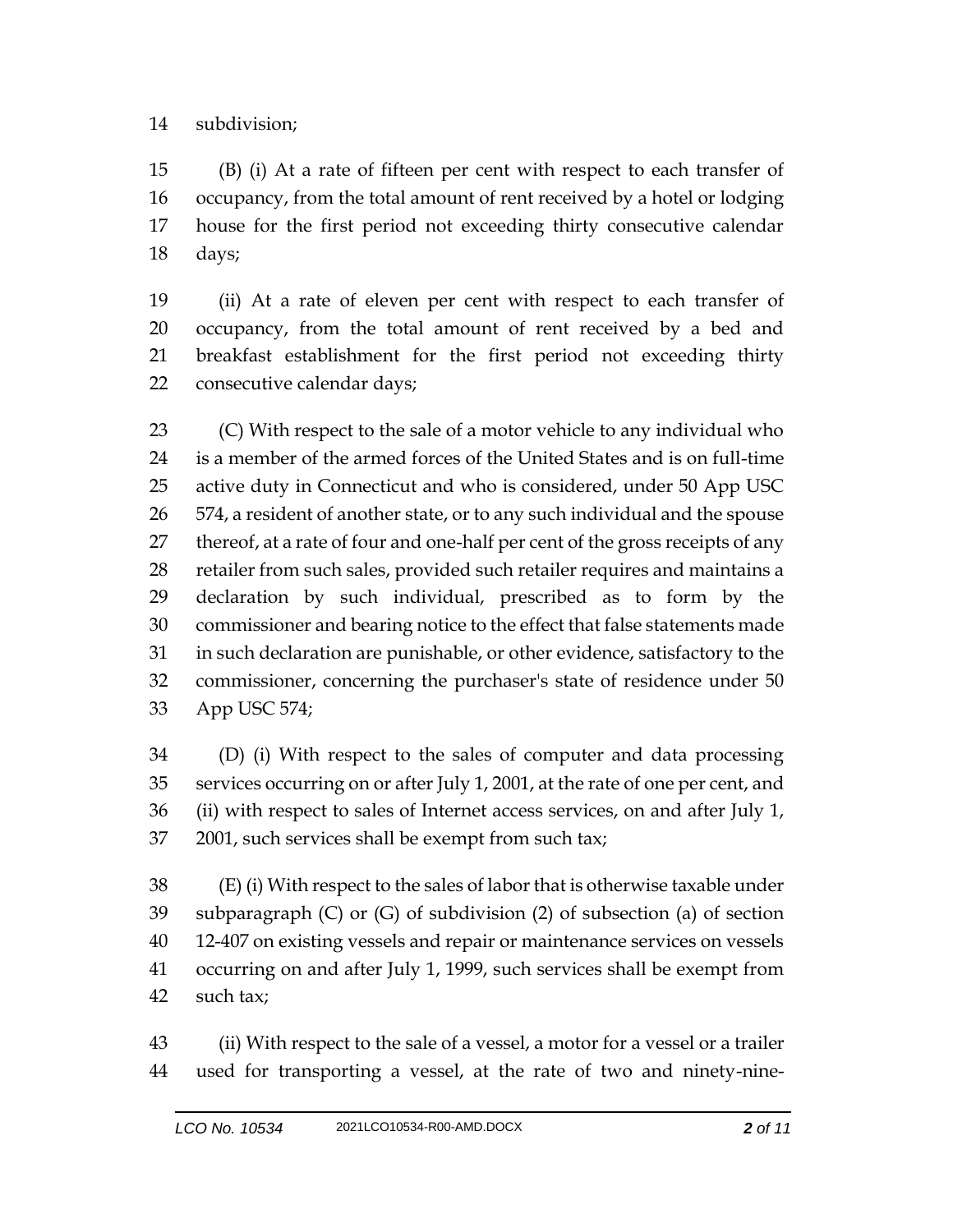hundredths per cent, except that the sale of a vessel shall be exempt from such tax if such vessel is docked in this state for sixty or fewer days in a calendar year;

 (iii) With respect to the sale of dyed diesel fuel, as defined in subsection (d) of section 12-487, sold by a marine fuel dock exclusively for marine purposes, at the rate of two and ninety-nine-hundredths per cent;

 (F) With respect to patient care services for which payment is received by the hospital on or after July 1, 1999, and prior to July 1, 2001, at the rate of five and three-fourths per cent and on and after July 1, 2001, such services shall be exempt from such tax;

 (G) With respect to the rental or leasing of a passenger motor vehicle for a period of thirty consecutive calendar days or less, at a rate of nine and thirty-five-hundredths per cent;

 (H) With respect to the sale of (i) a motor vehicle for a sales price exceeding fifty thousand dollars, at a rate of seven and three-fourths per cent on the entire sales price, (ii) jewelry, whether real or imitation, for a sales price exceeding five thousand dollars, at a rate of seven and three-fourths per cent on the entire sales price, and (iii) an article of clothing or footwear intended to be worn on or about the human body, a handbag, luggage, umbrella, wallet or watch for a sales price exceeding one thousand dollars, at a rate of seven and three-fourths per cent on the entire sales price. For purposes of this subparagraph, "motor vehicle" has the meaning provided in section 14-1, but does not include a motor vehicle subject to the provisions of subparagraph (C) of this subdivision, a motor vehicle having a gross vehicle weight rating over twelve thousand five hundred pounds, or a motor vehicle having a gross vehicle weight rating of twelve thousand five hundred pounds or less that is not used for private passenger purposes, but is designed or used to transport merchandise, freight or persons in connection with any business enterprise and issued a commercial registration or more specific type of registration by the Department of Motor Vehicles;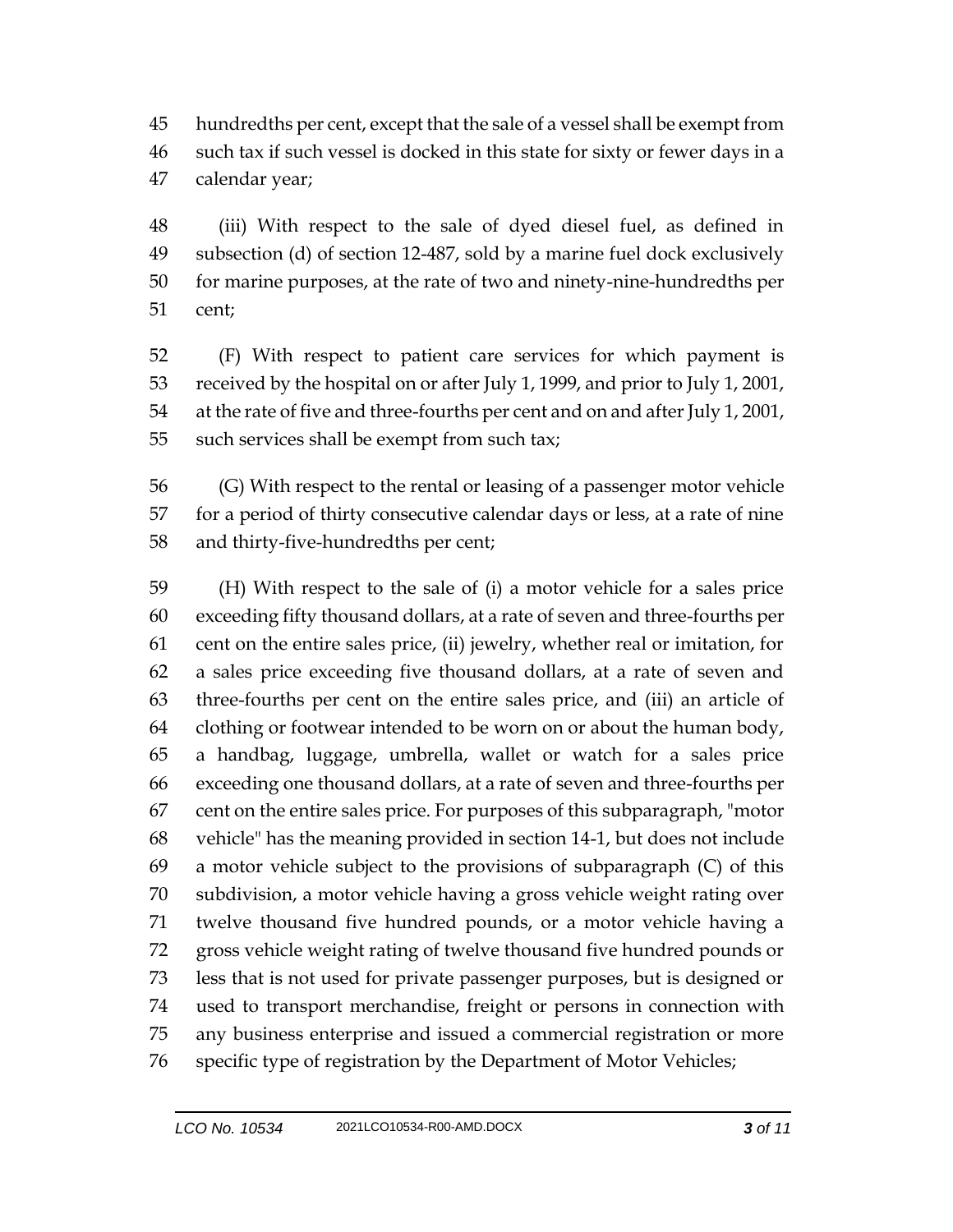(I) With respect to the sale of meals, as defined in subdivision (13) of section 12-412, sold by an eating establishment, caterer or grocery store; and spirituous, malt or vinous liquors, soft drinks, sodas or beverages such as are ordinarily dispensed at bars and soda fountains, or in connection therewith; in addition to the tax imposed under subparagraph (A) of this subdivision, at the rate of one per cent;

 (J) The rate of tax imposed by this chapter shall be applicable to all retail sales upon the effective date of such rate, except that a new rate that represents an increase in the rate applicable to the sale shall not apply to any sales transaction wherein a binding sales contract without an escalator clause has been entered into prior to the effective date of the new rate and delivery is made within ninety days after the effective date of the new rate. For the purposes of payment of the tax imposed under this section, any retailer of services taxable under subdivision (37) of subsection (a) of section 12-407, who computes taxable income, for purposes of taxation under the Internal Revenue Code of 1986, or any subsequent corresponding internal revenue code of the United States, as amended from time to time, on an accounting basis that recognizes only cash or other valuable consideration actually received as income and who is liable for such tax only due to the rendering of such services may make payments related to such tax for the period during which such income is received, without penalty or interest, without regard to when such service is rendered;

 (K) (i) For calendar quarters ending on or after September 30, 2019, the commissioner shall deposit into the regional planning incentive account, established pursuant to section 4-66k, six and seven-tenths per cent of the amounts received by the state from the tax imposed under subparagraph (B) of this subdivision and ten and seven-tenths per cent of the amounts received by the state from the tax imposed under subparagraph (G) of this subdivision;

 (ii) For calendar quarters ending on or after September 30, 2018, the commissioner shall deposit into the Tourism Fund established under section 10-395b ten per cent of the amounts received by the state from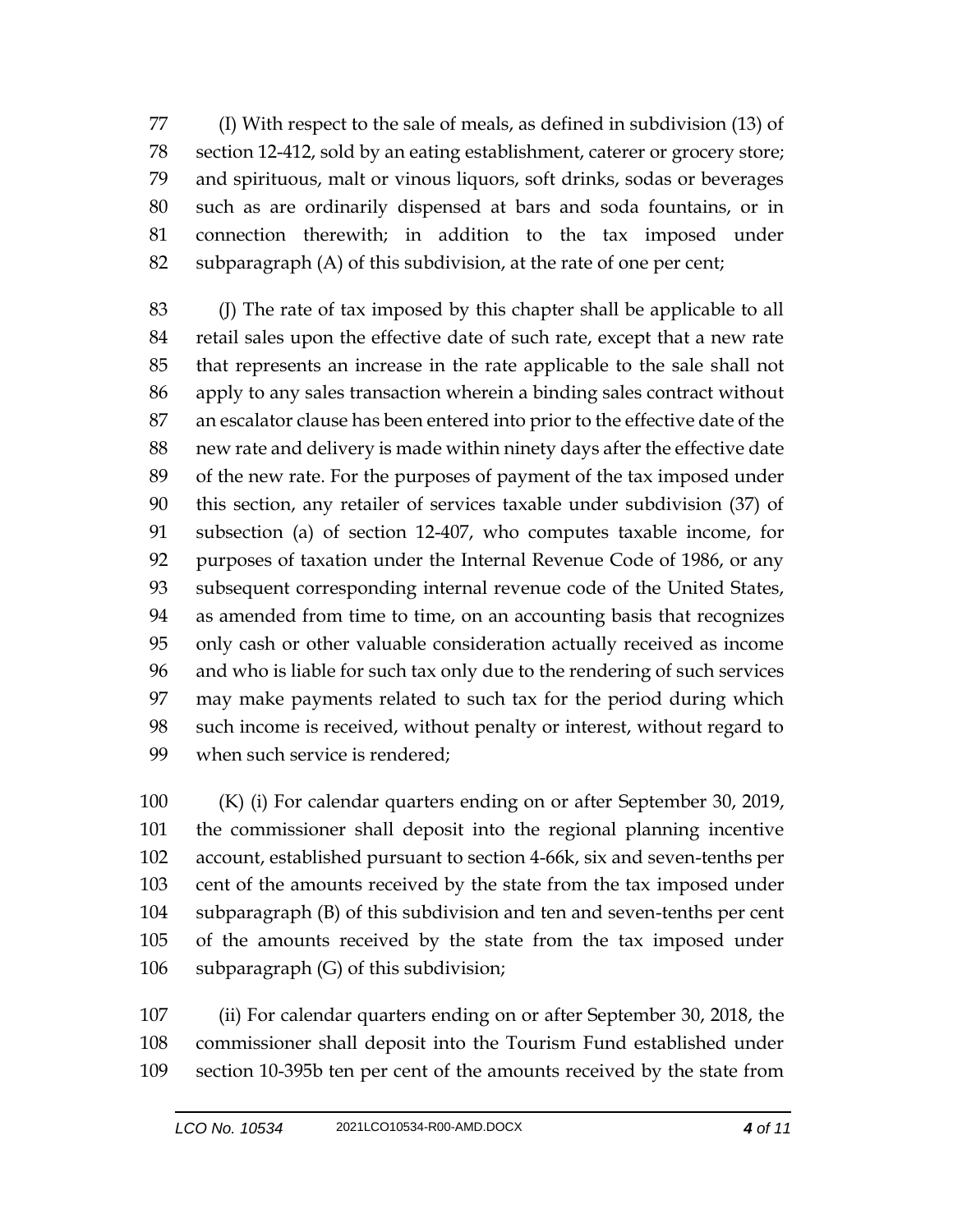the tax imposed under subparagraph (B) of this subdivision;

 (L) For calendar months commencing on or after July 1, 2021, the commissioner shall deposit into the municipal revenue sharing account established pursuant to section 4-66*l* seven and nine-tenths per cent of the amounts received by the state from the tax imposed under subparagraph (A) of this subdivision; **[**and**]**

 (M) (i) For calendar months commencing on or after July 1, 2017, the commissioner shall deposit into the Special Transportation Fund established under section 13b-68 seven and nine-tenths per cent of the amounts received by the state from the tax imposed under subparagraph (A) of this subdivision;

 (ii) For calendar months commencing on or after July 1, 2018, but prior to July 1, 2019, the commissioner shall deposit into the Special Transportation Fund established under section 13b-68 eight per cent of the amounts received by the state from the tax imposed under subparagraphs (A) and (H) of this subdivision on the sale of a motor vehicle;

 (iii) For calendar months commencing on or after July 1, 2019, but prior to July 1, 2020, the commissioner shall deposit into the Special Transportation Fund established under section 13b-68 seventeen per cent of the amounts received by the state from the tax imposed under subparagraphs (A) and (H) of this subdivision on the sale of a motor vehicle;

 (iv) For calendar months commencing on or after July 1, 2020, but prior to July 1, 2021, the commissioner shall deposit into the Special Transportation Fund established under section 13b-68 twenty-five per cent of the amounts received by the state from the tax imposed under subparagraphs (A) and (H) of this subdivision on the sale of a motor vehicle;

 (v) For calendar months commencing on or after July 1, 2021, but prior to July 1, 2022, the commissioner shall deposit into the Special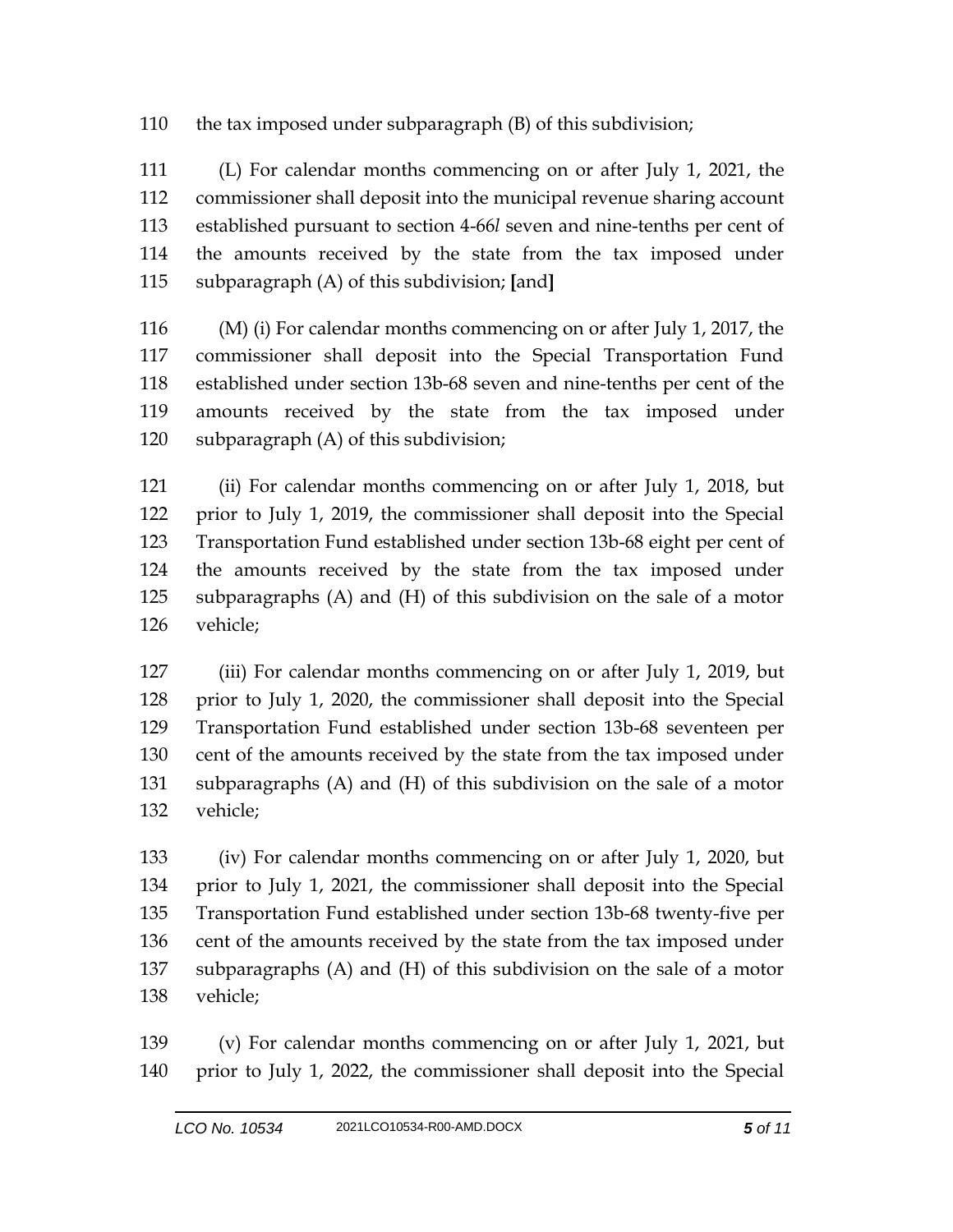Transportation Fund established under section 13b-68 seventy-five per cent of the amounts received by the state from the tax imposed under subparagraphs (A) and (H) of this subdivision on the sale of a motor vehicle; and

 (vi) For calendar months commencing on or after July 1, 2022, the commissioner shall deposit into the Special Transportation Fund established under section 13b-68 one hundred per cent of the amounts received by the state from the tax imposed under subparagraphs (A) and (H) of this subdivision on the sale of a motor vehicle; **[**.**]**

 (N) For calendar months commencing on or after July 1, 2021, the commissioner shall deposit into the Special Transportation Fund established under section 13b-68 one hundred per cent of the amounts 153 received by the state from the tax imposed under subparagraph (A) of this subdivision on the sale of motor vehicle repair services, any motor vehicle part and transportation services; and

 (O) For calendar months commencing on or after July 1, 2021, the commissioner shall deposit into the Special Transportation Fund established under section 13b-68 thirty-two and one-tenths per cent of the amounts received by the state from the tax imposed under 160 subparagraph (G) of this subdivision.

 Sec. 2. Subdivision (1) of section 12-411 of the general statutes is repealed and the following is substituted in lieu thereof (*Effective July 1, 2021, and applicable to sales occurring on or after July 1, 2021*):

 (1) (A) An excise tax is hereby imposed on the storage, acceptance, consumption or any other use in this state of tangible personal property purchased from any retailer for storage, acceptance, consumption or any other use in this state, the acceptance or receipt of any services constituting a sale in accordance with subdivision (2) of subsection (a) of section 12-407, purchased from any retailer for consumption or use in this state, or the storage, acceptance, consumption or any other use in this state of tangible personal property which has been manufactured, fabricated, assembled or processed from materials by a person, either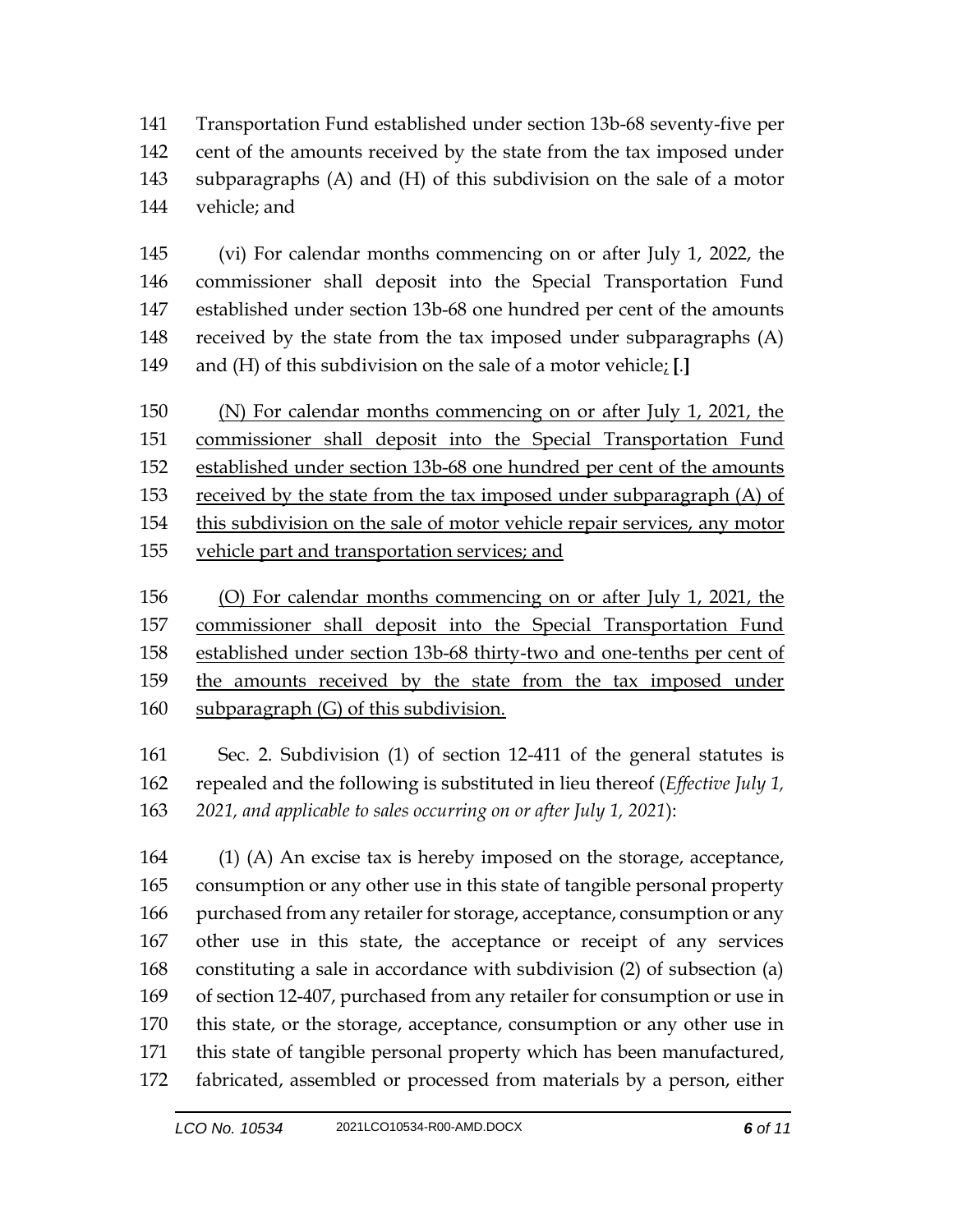within or without this state, for storage, acceptance, consumption or any other use by such person in this state, to be measured by the sales price of materials, at the rate of six and thirty-five-hundredths per cent of the sales price of such property or services, except, in lieu of said rate:

 (B) (i) At a rate of fifteen per cent of the rent paid to a hotel or lodging house for the first period not exceeding thirty consecutive calendar days;

 (ii) At a rate of eleven per cent of the rent paid to a bed and breakfast establishment for the first period not exceeding thirty consecutive calendar days;

 (C) With respect to the storage, acceptance, consumption or use in this state of a motor vehicle purchased from any retailer for storage, acceptance, consumption or use in this state by any individual who is a member of the armed forces of the United States and is on full-time active duty in Connecticut and who is considered, under 50 App USC 574, a resident of another state, or to any such individual and the spouse of such individual at a rate of four and one-half per cent of the sales price of such vehicle, provided such retailer requires and maintains a declaration by such individual, prescribed as to form by the commissioner and bearing notice to the effect that false statements made in such declaration are punishable, or other evidence, satisfactory to the commissioner, concerning the purchaser's state of residence under 50 App USC 574;

 (D) (i) With respect to the acceptance or receipt in this state of labor 197 that is otherwise taxable under subparagraph  $(C)$  or  $(G)$  of subdivision (2) of subsection (a) of section 12-407 on existing vessels and repair or maintenance services on vessels occurring on and after July 1, 1999, such 200 services shall be exempt from such tax;

201 (ii) (I) With respect to the storage, acceptance or other use of a vessel in this state, at the rate of two and ninety-nine-hundredths per cent, except that such storage, acceptance or other use shall be exempt from such tax if such vessel is docked in this state for sixty or fewer days in a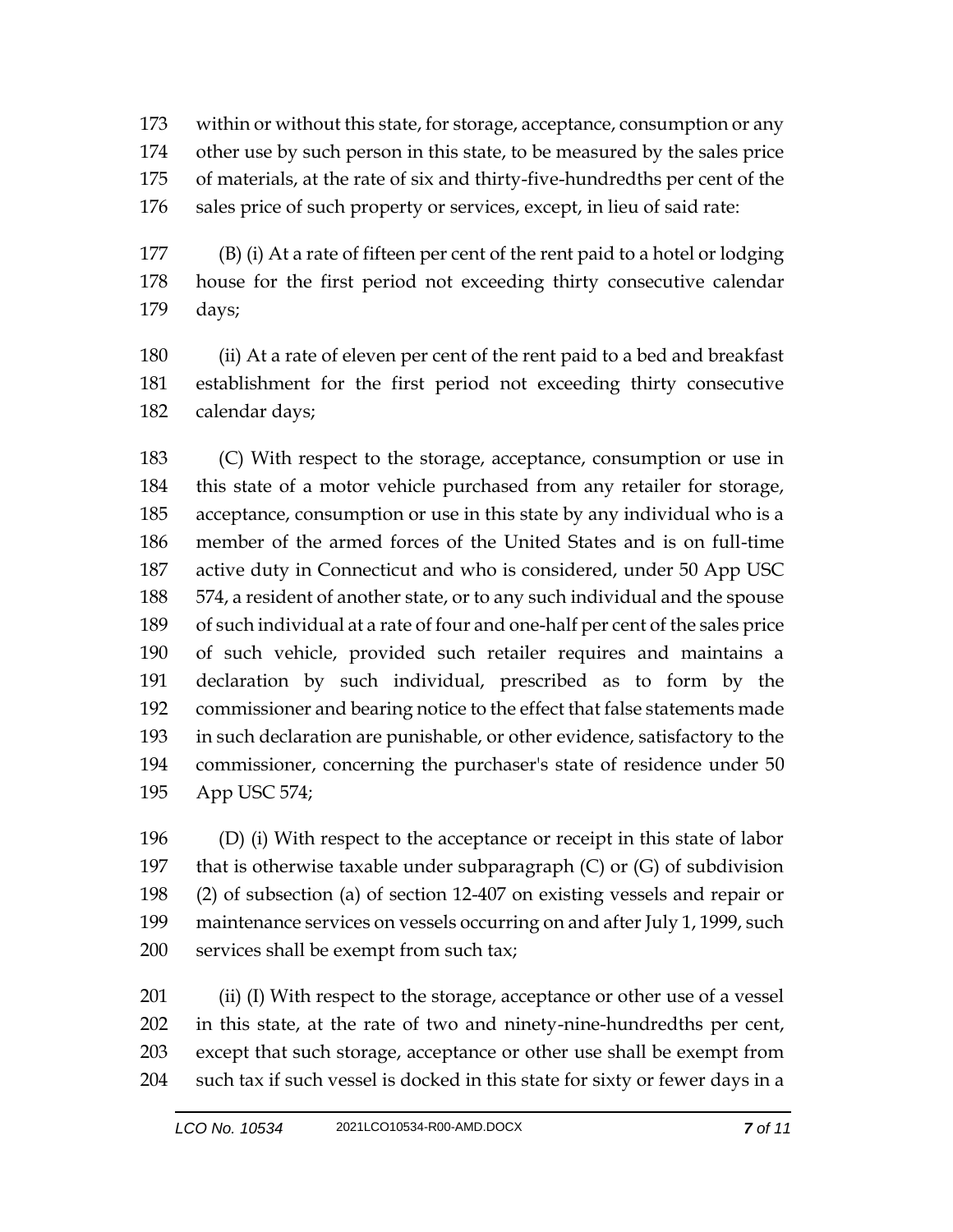## calendar year;

 (II) With respect to the storage, acceptance or other use of a motor for a vessel or a trailer used for transporting a vessel in this state, at the rate of two and ninety-nine-hundredths per cent;

 (III) With respect to the storage, acceptance or other use of dyed diesel fuel, as defined in subsection (d) of section 12-487, exclusively for marine purposes, at the rate of two and ninety-nine-hundredths per cent;

 (E) (i) With respect to the acceptance or receipt in this state of computer and data processing services purchased from any retailer for consumption or use in this state occurring on or after July 1, 2001, at the rate of one per cent of such services, and (ii) with respect to the acceptance or receipt in this state of Internet access services, on and after July 1, 2001, such services shall be exempt from such tax;

 (F) With respect to the acceptance or receipt in this state of patient care services purchased from any retailer for consumption or use in this 221 state for which payment is received by the hospital on or after July 1, 1999, and prior to July 1, 2001, at the rate of five and three-fourths per cent and on and after July 1, 2001, such services shall be exempt from such tax;

225 (G) With respect to the rental or leasing of a passenger motor vehicle 226 for a period of thirty consecutive calendar days or less, at a rate of nine and thirty-five-hundredths per cent;

 (H) With respect to the acceptance or receipt in this state of (i) a motor vehicle for a sales price exceeding fifty thousand dollars, at a rate of seven and three-fourths per cent on the entire sales price, (ii) jewelry, whether real or imitation, for a sales price exceeding five thousand dollars, at a rate of seven and three-fourths per cent on the entire sales price, and (iii) an article of clothing or footwear intended to be worn on or about the human body, a handbag, luggage, umbrella, wallet or watch for a sales price exceeding one thousand dollars, at a rate of seven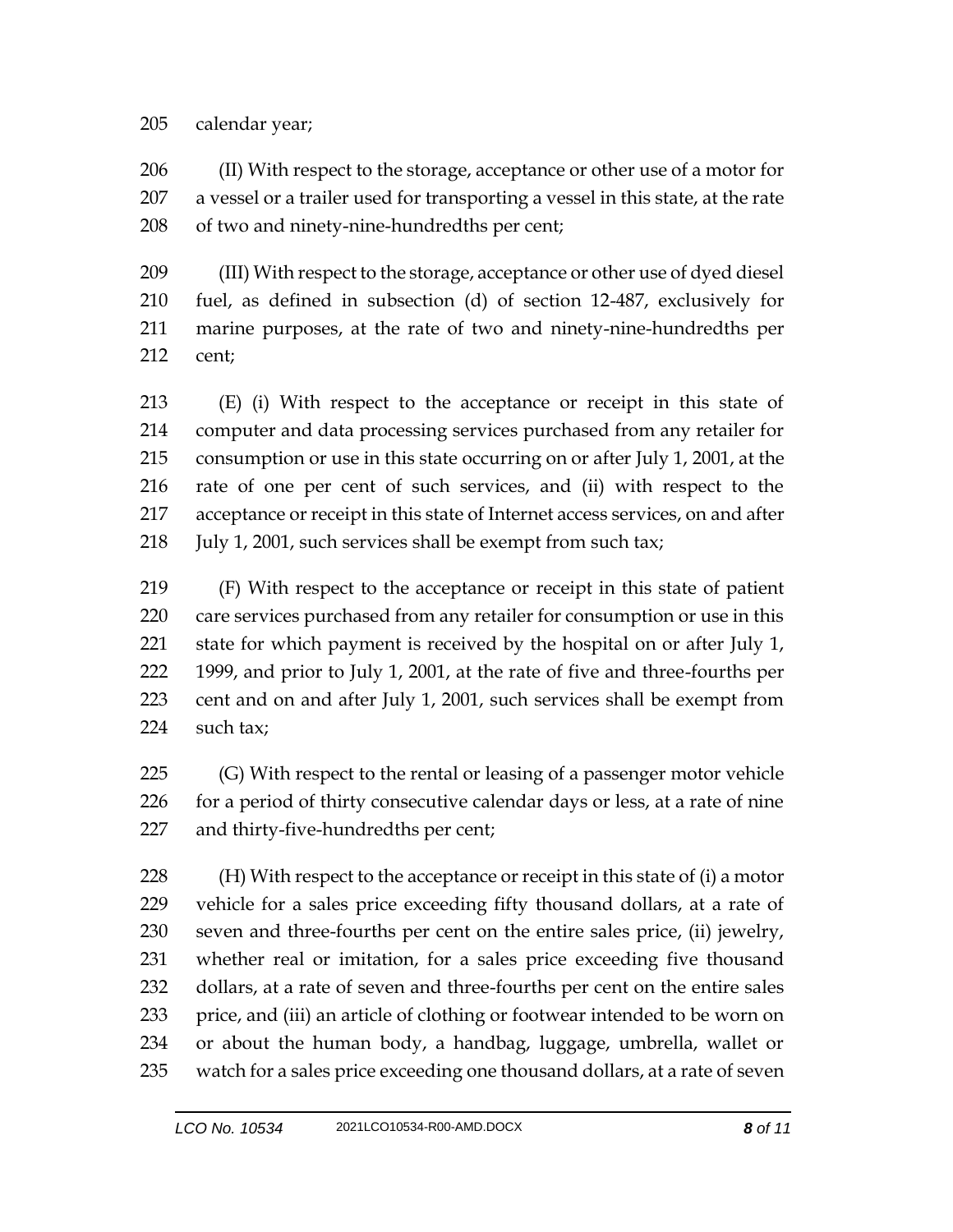and three-fourths per cent on the entire sales price. For purposes of this subparagraph, "motor vehicle" has the meaning provided in section 14- 1, but does not include a motor vehicle subject to the provisions of subparagraph (C) of this subdivision, a motor vehicle having a gross vehicle weight rating over twelve thousand five hundred pounds, or a motor vehicle having a gross vehicle weight rating of twelve thousand five hundred pounds or less that is not used for private passenger purposes, but is designed or used to transport merchandise, freight or persons in connection with any business enterprise and issued a commercial registration or more specific type of registration by the Department of Motor Vehicles;

 (I) With respect to the acceptance or receipt in this state of meals, as defined in subdivision (13) of section 12-412, sold by an eating establishment, caterer or grocery store; and spirituous, malt or vinous liquors, soft drinks, sodas or beverages such as are ordinarily dispensed at bars and soda fountains, or in connection therewith; in addition to the tax imposed under subparagraph (A) of this subdivision, at the rate of one per cent;

254 (J) (i) For calendar quarters ending on or after September 30, 2019, the commissioner shall deposit into the regional planning incentive account, established pursuant to section 4-66k, six and seven-tenths per cent of the amounts received by the state from the tax imposed under subparagraph (B) of this subdivision and ten and seven-tenths per cent of the amounts received by the state from the tax imposed under subparagraph (G) of this subdivision;

 (ii) For calendar quarters ending on or after September 30, 2018, the commissioner shall deposit into the Tourism Fund established under section 10-395b ten per cent of the amounts received by the state from 264 the tax imposed under subparagraph (B) of this subdivision;

 (K) For calendar months commencing on or after July 1, 2021, the commissioner shall deposit into said municipal revenue sharing account seven and nine-tenths per cent of the amounts received by the state from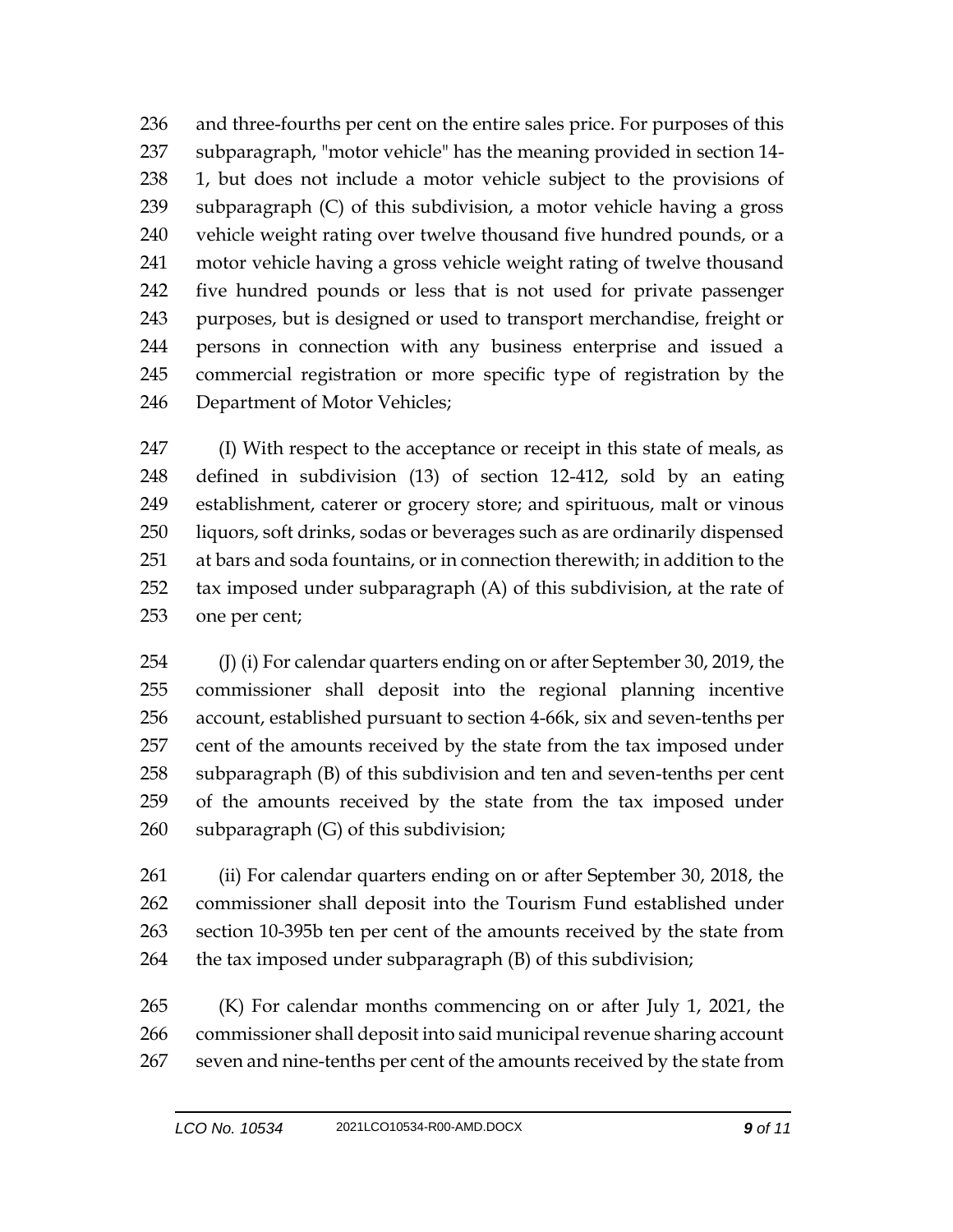268 the tax imposed under subparagraph (A) of this subdivision; and

 (L) (i) For calendar months commencing on or after July 1, 2017, the commissioner shall deposit into said Special Transportation Fund seven and nine-tenths per cent of the amounts received by the state from the tax imposed under subparagraph (A) of this subdivision;

 (ii) For calendar months commencing on or after July 1, 2018, but prior to July 1, 2019, the commissioner shall deposit into the Special Transportation Fund established under section 13b-68 eight per cent of the amounts received by the state from the tax imposed under subparagraphs (A) and (H) of this subdivision on the acceptance or receipt in this state of a motor vehicle;

 (iii) For calendar months commencing on or after July 1, 2019, but prior to July 1, 2020, the commissioner shall deposit into the Special Transportation Fund established under section 13b-68 seventeen per cent of the amounts received by the state from the tax imposed under subparagraphs (A) and (H) of this subdivision on the acceptance or receipt in this state of a motor vehicle;

 (iv) For calendar months commencing on or after July 1, 2020, but prior to July 1, 2021, the commissioner shall deposit into the Special Transportation Fund established under section 13b-68 twenty-five per cent of the amounts received by the state from the tax imposed under subparagraphs (A) and (H) of this subdivision on the acceptance or receipt in this state of a motor vehicle;

 (v) For calendar months commencing on or after July 1, 2021, but prior to July 1, 2022, the commissioner shall deposit into the Special Transportation Fund established under section 13b-68 seventy-five per cent of the amounts received by the state from the tax imposed under subparagraphs (A) and (H) of this subdivision on the acceptance or receipt in this state of a motor vehicle; **[**and**]**

 (vi) For calendar months commencing on or after July 1, 2022, the commissioner shall deposit into the Special Transportation Fund